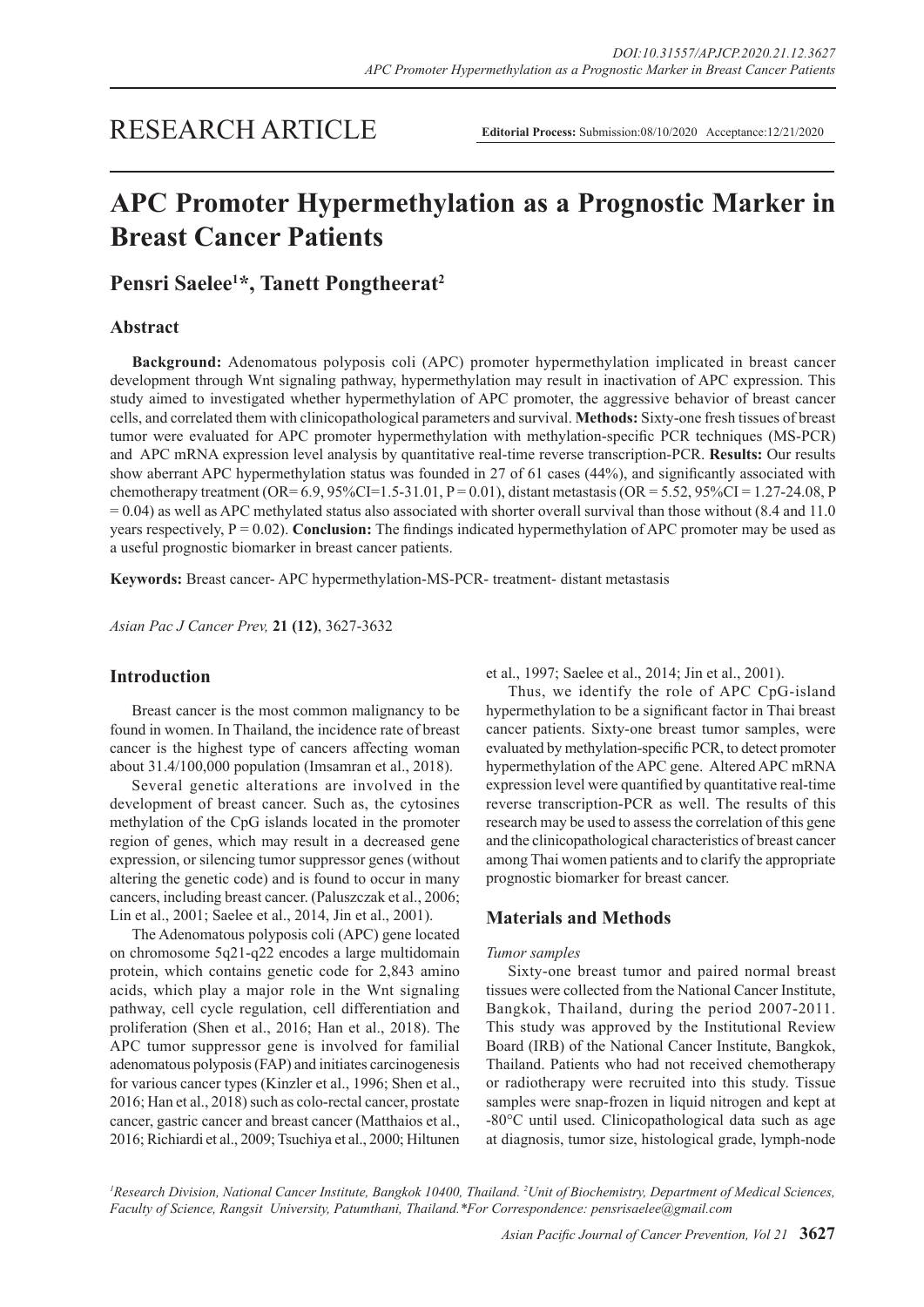#### *Pensri Saelee and Tanett Pongtheerat*

status, number of lymph nodes, tumor stage, hormone receptor status and HER2, triple-negative tumor (ER-, PR- and HER2-), chemotherapy treatment (anthracycline and anthracycline+taxane), distant metastasis (bone, lung and liver) and follow-up over 13 years, were collected from medical records.

#### *DNA extraction and sodium bisulfite treatment*

Sixty-one breast tumors were extracted by proteinase K digestion and salting-out method (Miller et al., 1988). Sodium bisulfite conversion of DNA samples was performed using an EZ DNA Methylation Gold kit (Zymo Research, Orange, CA). One μg of extracted DNA was treated with sodium bisulfite, following the manufacturer's instruction manual. The converted DNA was eluted in a total volume of 25 μl and stored at -20 °C until use.

#### *RNA Isolation and cDNA synthesis*

Fifty-one breast tumors and their corresponding normal breast tissues was extracted for total RNA by using Trizol re-agent, according to the instruction protocol (Invitrogen, Carlsbad, CA, USA). mRNA was purified by Oligotex mRNA purification kit (QIAGEN, Gmbh, Germany) and reverse-transcribed using the iScriptTM Select cDNA Synthesis Kit (Bio-Rad Laboratories, Inc., Hercules, CA) for reverse transcription-polymerase chain reaction (RT-PCR) (Invitrogen, Carlsbad, CA, USA).

#### *Methylation-specific PCR*

The APC methylation status in sixty-one breast tumors was performed by methylation specific-PCR on sodium bisulfite treated DNA. The methylated and unmethylated primers were FM- APC-5'TAT TGC GGA GTG CGG GTC-3'; RM-APC-5'TCG ACG AAC TCC CGA CGA-3'; FU-APC- 5′-GTG TTT TAT TGT GGA GTG TGG GTT-3′; RU-APC-5′-CCA ATC AAC AAA CTC CCA ACA A-3′ (Esteller et al., 2000). The reactions were conducted in a total volume of 25 μl, containing 100 ng of bisulfite-treated DNA, 1X PCR buffer, 0.2 mM of each dNTP, 2.5 mM  $MgCl_2$ , 0.4  $\mu$ M of forward and reverse primers, 0.5X GC-rich solution and 1 unit of FastStart TaqDNA Polymerase (Roche Diagnostics, Mannheim, Germany). Reaction mixtures were hot-started at 95°C for 5 min. Amplification was performed in a Mastercycler gradient (Eppendorf) for 30 cycles (1 min at 95°C, 30 sec at 59°C (methylated sequence) and 60°C (unmethylated sequence) and 30 sec at 72°C, followed by a final extension of 5 min at 72°C. 25 microliters of PCR product were electrophoresed in 1.5% agarose gel, stained with ethidium bromide, and photographed under UV light (Figure 1.).

## *APC mRNA expression level analysis by quantitative real-time reverse transcription-PCR*

Altered APC mRNA expression levels were analyzed by LightCycler Instrument (Roche Applied Science). The reaction mixture was 20 ng of template cDNA, 1x LightCycler FastStart DNA Master SYBR Green I (Roche Applied Science, Germany), 4 mM MgCl2 and 0.5 μM forward and reverse primers in a final volume of 10 μl. The primer sequences were designed by Primer3 program, forward F-APC (5'- TATCCATGCGACAGTCTGGA-3') and reverse R-APC (5'-CCACTCCCAACAGGTTTC AC-3'. β-globin housekeeping gene was used as an endogenous reference to obtain relative expression values. PCR was started at 95°C for 5 min (to activate the FastStart Taq), followed by 40-cycle amplification (95°C for 10 s, 62°C for 30 s, and 72°C for 30 s). After the PCR, each amplification reaction was checked using a dissociation curve. PCR product purity was checked by 1.5% agarose gel electrophoresis, stained with ethidium bromide, and photographed under UV light. Relative gene expression values were computed, as previously described by Livak and Schmittgen (2001). The cutoff values for gene expression were adopted from median expression levels. Tumor gene expression <0.3-fold was evaluated as reduced-expression for APC.

#### *Statistical analysis*

The association between APC hypermethylation, APC mRNA expression level, and clinicopathological characteristics was examined statistically by a chi-square test, while survival was analyzed for patients who were followed up over 13 years, or until death, after surgery. The Kaplan-Meier method and Log rank test, were used to analyze between APC methylation and unmethylation groups. The Cox regression method was utilized to assess the prognostic effect for aberrant APC gene methylation on breast cancer patient survival. A P value  $< 0.05$  was considered a significant association.

## **Results**

#### *Methylation analysis*

Sixty-one breast carcinomas were examined for APC methylation status by methylation-specific PCR. The results found 27 of 61 (44%) tumor samples were positive for methylation status (Figure 1). A statistically significant correlation was observed between APC hypermethylation and chemotherapy treatment (anthracycline and anthracycline+taxane)  $(OR = 6.9, 95\% CI = 1.5 - 31.01, P = 0.01)$ , and distant metastasis (OR = 5.52,  $95\%CI = 1.27-24.08$ , P = 0.04),



Figure 1. APC Promoter Hypermethylation Status in Breast-Tumor (T) Samples by Methylation-Specific PCR were Detected by Agarose Gel and Visualized by Ethidium Bromide Staining. M, methylated sequence (98 bp); U, unmethylated sequence (108 bp); bp = basepair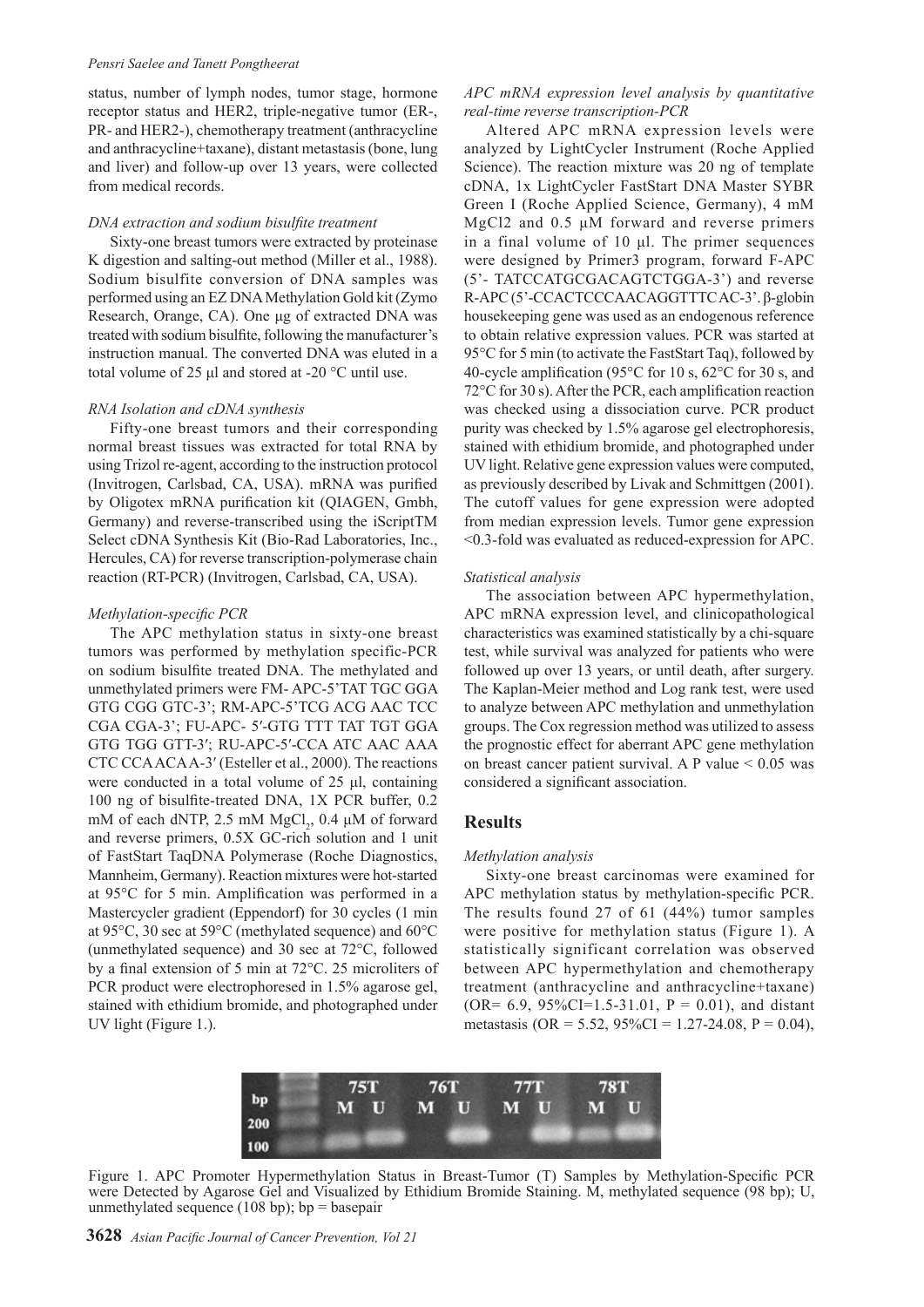*DOI:10.31557/APJCP.2020.21.12.3627*

|                                                                                                  | APC Promoter Hypermethylation as a Prognostic Marker in Breast Cancer Patients |  |  |  |  |
|--------------------------------------------------------------------------------------------------|--------------------------------------------------------------------------------|--|--|--|--|
| iation between APC Hypermethylation Status and Cliniconathological Variables in Sixty-One Breast |                                                                                |  |  |  |  |

| Parameter              |        | APC methylation |             | Odds ratio, (95%CI)   | ${\bf P}$ |
|------------------------|--------|-----------------|-------------|-----------------------|-----------|
|                        | No.    | U               | $\mathbf M$ |                       |           |
|                        |        | $n$ (%)         | $n$ (%)     |                       |           |
| Age                    |        |                 |             | $1.79, (0.64 - 4.96)$ | 0.31      |
| $\leq 50$              | 32     | 20(62.5)        | 12(37.5)    |                       |           |
| $>50$                  | 29     | 14(48.3)        | 15(51.7)    |                       |           |
| Tumor size(cm)         |        |                 |             | $1.13, (0.45 - 3.79)$ | 0.79      |
| $\leq$ 3               | $37\,$ | 21(56.8)        | 16(43.2)    |                       |           |
| >3                     | $22\,$ | 11(50.0)        | 11(50.0)    |                       |           |
| Histologic grade       |        |                 |             | $2.22, (0.77-6.44)$   | 1.85      |
| $\mbox{I+II}$          | 33     | 21(63.6)        | 12(36.4)    |                       |           |
| Ш                      | 25     | 11(44.0)        | 14(56.0)    |                       |           |
| Tumor stage            |        |                 |             | $1.92, (0.69 - 5.39)$ | 0.30      |
| I, IIA, IIB            | $32\,$ | 20(62.5)        | 12(37.5)    |                       |           |
| IIIA, IIIB             | $28\,$ | 13 (46.4)       | 15(53.6)    |                       |           |
| Lymph-node status      |        |                 |             | $1.87, (0.64 - 5.45)$ | 0.30      |
| Negative               | 23     | 15(65.2)        | 8(34.8)     |                       |           |
| Positive               | 38     | 19(50.0)        | 19(50.0)    |                       |           |
| Lymph nodes (no.)      |        |                 |             | $2.58, (0.88 - 7.54)$ | 0.11      |
| 0-3 positive           | 39     | 25(64.1)        | 14(35.9)    |                       |           |
| >3 positive            | $22\,$ | 9(40.9)         | 13(59.1)    |                       |           |
| Immunohistochemical    |        |                 |             |                       |           |
| ER status              |        |                 |             | $1.54, (0.52 - 4.58)$ | 0.58      |
| Negative               | 21     | 13(61.9)        | 8(38.1)     |                       |           |
| Positive $(1+,2+,3+)$  | 37     | 19(51.4)        | 18 (48.6)   |                       |           |
| PgR status             |        |                 |             | $1.81, (0.63 - 5.19)$ | 0.30      |
| Negative               | $27\,$ | 17(63.0)        | 10(37)      |                       |           |
| Positive $(1+,2+,3+)$  | 31     | 15(48.4)        | 16(51.6)    |                       |           |
| HER2 status            |        |                 |             | $1.71, (0.45-6.41)$   | 0.51      |
| Negative               | 46     | 27(58.7)        | 19(41.3)    |                       |           |
| Positive $(1+,2+,3+)$  | 11     | 5(45.5)         | 5(54.5)     |                       |           |
| Triple negative tumor  |        |                 |             | $0.39, (0.11 - 1.33)$ | 0.15      |
| ER, PR, HER2 positive  | 39     | 18 (46.2)       | 21(53.8)    |                       |           |
| ER, PR, HER2 negative  | 16     | 11(68.8)        | 5(31.3)     |                       |           |
| APC reduced-expression |        |                 |             | $0.86, (0.18-4.13)$   | 1.00      |
| $\rm No$               | 39     | 23(59.0)        | 16(41.0)    |                       |           |
| Yes                    | 8      | 5(62.5)         | 3(37.5)     |                       |           |
| Chemotherapy treatment |        |                 |             |                       |           |
| Antracycline           | 33     | 23(69.7)        | 10(30.3)    | $6.90, (1.5-31.01)$   | $0.01*$   |
| Antracycline+Taxane    | 12     | 3(25.0)         | 9(75.0)     |                       |           |
| Distant metastasis     |        |                 |             |                       |           |
| $\rm No$               | 43     | 29(67.4)        | 14(32.6)    | 5.52, (1.27-24.08)    | $0.04*$   |
| Yes                    | 11     | 3(27.3)         | 8(72.7)     |                       |           |

| Table 1. Association between APC Hypermethylation Status and Clinicopathological Variables in Sixty-One Breast |  |  |  |  |
|----------------------------------------------------------------------------------------------------------------|--|--|--|--|
| <b>Cancer Patients</b>                                                                                         |  |  |  |  |

CI, confidence interval; M, methylated allele; U, unmethylated allele; \*, statistically significant correlation

respectively, while there was no association between APC hypermethylation status and APC mRNA reducedexpression as Table 1.

*APC mRNA gene expression analysis*

This study we also analyzed altered APC mRNA expression level in fifty-one breast tumors and paired normal breast tissues by quantitative real-time reverse transcription-PCR. Our findings show that there was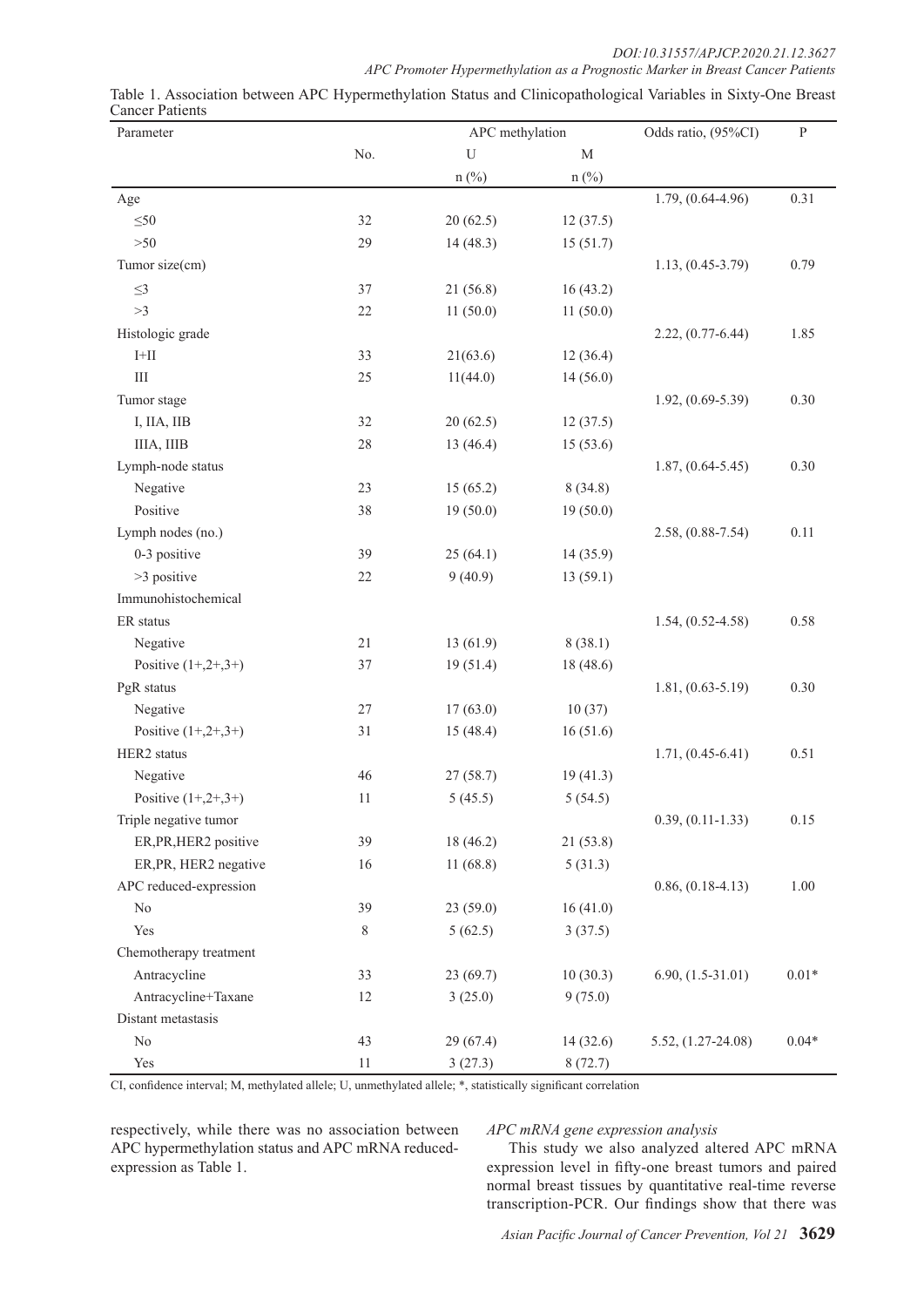| Table 2. Association between APC mRNA Reduced-Expression and Clinicopathological Parameters in Fifty-One |  |  |  |  |
|----------------------------------------------------------------------------------------------------------|--|--|--|--|
| <b>Breast Cancer Patients</b>                                                                            |  |  |  |  |

|                        | No.<br>APC reduced-expression |           | Odds ratio, (95%CI) | ${\bf P}$             |      |
|------------------------|-------------------------------|-----------|---------------------|-----------------------|------|
| Parameter              |                               | APC-      | $APC+$              |                       |      |
|                        |                               | $n$ (%)   | $n$ (%)             |                       |      |
| Age                    |                               |           |                     | $1.05, (0.23 - 4.74)$ | 1.00 |
| $\leq 50$              | 26                            | 22 (84.6) | 4(15.4)             |                       |      |
| >50                    | 25                            | 21(84.0)  | 4(16.0)             |                       |      |
| Tumor size(cm)         |                               |           |                     | $0.25, (0.03-2.22)$   | 0.24 |
| $\leq$ 3               | 31                            | 25(80.6)  | 6(19.4)             |                       |      |
| >3                     | 18                            | 17(94.4)  | 1(5.6)              |                       |      |
| Histologic grade       |                               |           |                     | $1.02, (0.20 - 5.14)$ | 1.00 |
| $\mbox{I+II}$          | $27\,$                        | 23 (85.2) | 4(14.8)             |                       |      |
| $\rm III$              | 20                            | 17(85.0)  | 3(15.0)             |                       |      |
| Tumor stage            |                               |           |                     | $1.28, (0.28 - 5.83)$ | 1.00 |
| I, IIA, IIB            | $27\,$                        | 23(85.2)  | 4(14.8)             |                       |      |
| IIIA, IIIB             | $22\,$                        | 18(81.8)  | 4(18.2)             |                       |      |
| Lymph-node status      |                               |           |                     | $0.98, (0.21 - 4.70)$ | 1.00 |
| Negative               | 19                            | 16(84.2)  | 3(15.8)             |                       |      |
| Positive               | 32                            | 27(84.4)  | 5(15.6)             |                       |      |
| Lymph nodes (no.)      |                               |           |                     | $0.56, (0.10-3.13)$   | 0.70 |
| 0-3 positive           | 33                            | 27(81.8)  | 6(18.2)             |                       |      |
| >3 positive            | 18                            | 16(88.9)  | 2(11.1)             |                       |      |
| Immunohistochemical    |                               |           |                     |                       |      |
| ER status              |                               |           |                     | $0.34, (0.07 - 1.72)$ | 0.23 |
| Negative               | 17                            | 13(76.5)  | 4(23.5)             |                       |      |
| Positive $(1+,2+,3+)$  | 32                            | 29 (90.6) | 3(9.40)             |                       |      |
| PgR status             |                               |           |                     | $0.56, (0.11-2.83)$   | 0.68 |
| Negative               | 22                            | 18 (81.8) | 4(18.2)             |                       |      |
| Positive $(1+,2+,3+)$  | $27\,$                        | 24 (88.9) | 3(11.1)             |                       |      |
| HER2 status            |                               |           |                     | $1.71, (0.45-6.41)$   | 0.57 |
| Negative               | 41                            | 34 (82.9) | 7(17.1)             |                       |      |
| Positive $(1+,2+,3+)$  | $\boldsymbol{7}$              | 7(100)    | $\boldsymbol{0}$    |                       |      |
| Triple negative tumor  |                               |           |                     | $6.00, (0.95-37.86)$  | 0.06 |
| ER, PR, HER2 positive  | 32                            | 30(93.8)  | 2(6.3)              |                       |      |
| ER, PR, HER2 negative  | 14                            | 10(71.4)  | 4(28.6)             |                       |      |
| Chemotherapy treatment |                               |           |                     | $2.80, (0.03 - 2.71)$ | 0.38 |
| Antracycline           | $\sqrt{5}$                    | 17(73.9)  | 6(26.1)             |                       |      |
| Antracycline+Taxane    | 31                            | 10(90.9)  | 1(9.1)              |                       |      |
| Distant metastasis     |                               |           |                     |                       |      |
| $\rm No$               | 35                            | 29 (82.9) | 6(17.1)             | 5.52, (1.27-24.08)    | 1.00 |
| Yes                    | 9                             | 8(88.9)   | 1(11.1)             |                       |      |

CI, confidence interval; -, no reduced-expression; +, reduced-expression

no association between APC mRNA expression and clinicopathological parameters including survival as shown in Table 2.

#### *Survival of breast cancer patients*

Overall survival analysis was determined by the Kaplan-Meier survival curve and the Log rank test was used to compare the survival time between methylated and unmethylated patients. The data summarizes significant correlation between APC methylated and survival. The breast cancer patients were found APC methylated of promoter region reduced the survival period than APC unmethylated status (8.4 and 11.0 years respectively,  $P = 0.02$ , Figure 2). Furthermore, Multivariate Cox regression analysis revealed APC hypermethylation was an independent prognostic factor that affect breast cancer survival (HR = 3.57, 95%CI=1.27-10.01, P=0.016), see Table 3).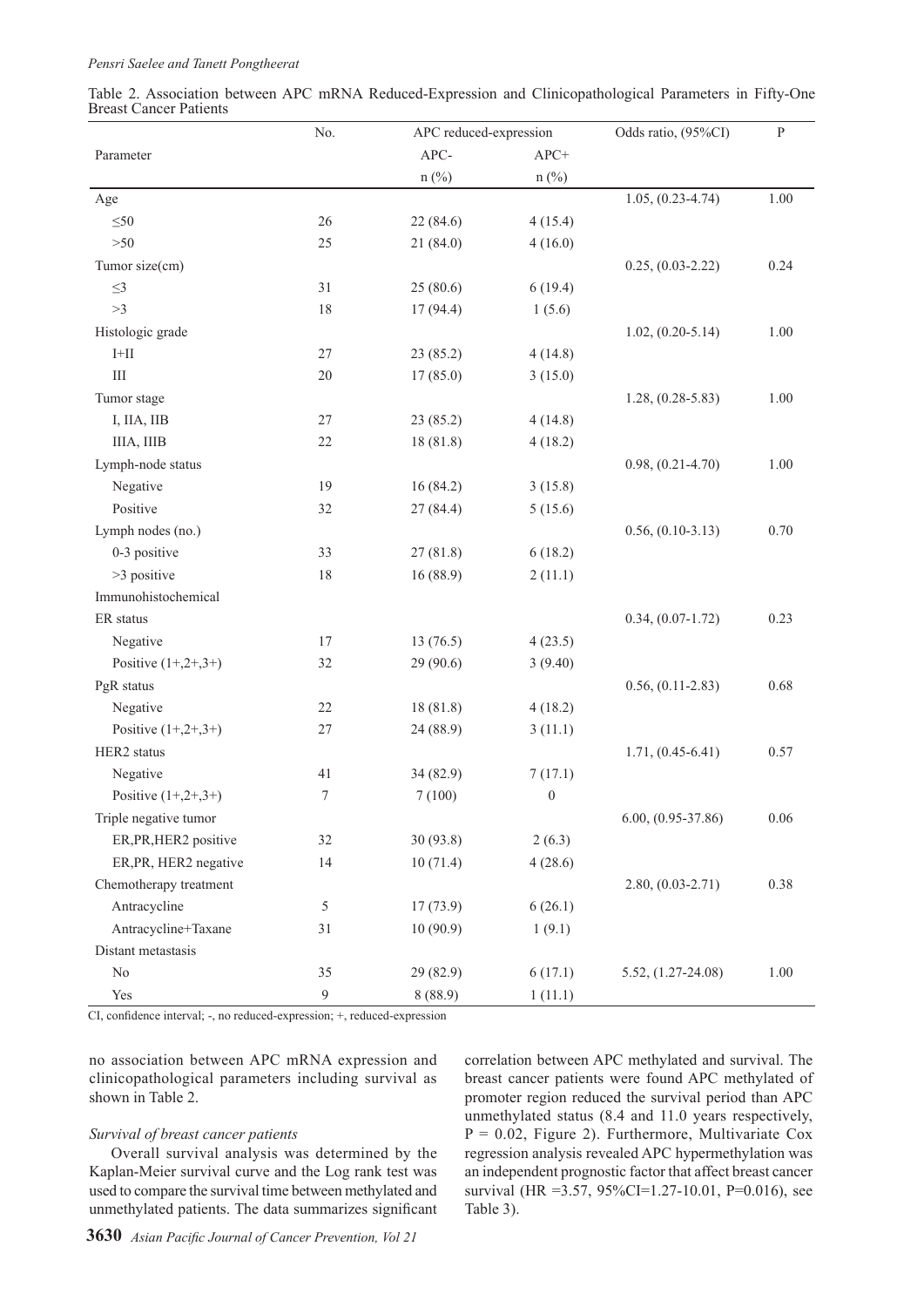*DOI:10.31557/APJCP.2020.21.12.3627 APC Promoter Hypermethylation as a Prognostic Marker in Breast Cancer Patients*

| Table 5. Multivariate COX Regression Method of Froghostic Biomarkets for Survival of Breast Cancel Fatients |      |                |          |  |  |  |  |
|-------------------------------------------------------------------------------------------------------------|------|----------------|----------|--|--|--|--|
| Parameter                                                                                                   | HR   | $95\%CI$       | D        |  |  |  |  |
| Tumor size (cm); $>3$ vs $\leq$ 3                                                                           | 1.33 | $0.47 - 3.75$  | 0.59     |  |  |  |  |
| Lymph nodes (no.); $>3$ vs $\leq 3$                                                                         | 1.87 | $0.44 - 7.92$  | 0.40     |  |  |  |  |
| Tumor stage; IIIA, IIIB vs I, IIA, IIB                                                                      | 1.64 | $0.39 - 6.81$  | 0.50     |  |  |  |  |
| APC methylation status; methylated allele vs unmethylated allele                                            | 3.57 | $1.27 - 10.01$ | $0.016*$ |  |  |  |  |
| APC reduced-expression; positive vs negative                                                                | 0.75 | $0.13 - 4.55$  | 0.76     |  |  |  |  |

Table 3. Multivariate Cox Regression Method of Prognostic Biomarkers for Survival of Breast Cancer Patients

HR, hazard ratios; CI, confidence interval; \*, statistically significant correlation



Figure 2. Kaplan-Meier Analysis for Overall Survival of Breast Cancer Patients and Log Rank Test was Used to Compare between APC Methylation and Those without  $(P=0.02)$ .

## **Discussion**

Several studies have reported that APC promoter hypermethylation are involved in carcinogenesis (Esteller et al., 2000; Han et al., 2018). Especially in breast cancer, It has been indicated that the reduction of APC gene expression is induced by CpG-island hypermethylation, observed in up to 70% of breast cancers (Stefanski et al., 2019). In the present study, we observed the frequency of APC CpG-island hypermethylation of breast-cancer samples, and found that 44% of patients showed promoter hypermethylation.

This study, APC hypermethylation was found to be significantly associated with a group of patients who received adjuvant anthracycline plus taxane-based chemotherpy (P=0.01). Recently, DNA methylation have demonstrated as a potential biomarker for decision-making in the treatment of cancer patients (Duffy et al., 2009; Stefansson et al., 2013). However, this is the first research for demonstrating APC methylation status correlated with chemotherapy treatment in breast cancer. Indicating that determination of the APC promoter hypermethylation status may serve as a predictive marker for therapy monitoring and prediction of therapy response in breast cancer patients.

Furthermore, our analysis also show that APC methylation was related to metastasis breast cancer case (P=0.04). In accordance with previous report of Debouki-Joudi et al., (2014) demonstrated aberrant methylation of APC was associated with distant metastasis

 $(P= 0.031)$  in familial breast cancer. Chen et al.,  $(2005)$ revealed that APC promoter hypermethylation was found in CRC hepatic metastasis. Moreover, hypermethylation of Cyclin D2, RAR-beta, Twist, RASSF1A, and HIN-1 genes was significantly increase in distant metastases compared with their primary site of breast cancer (Mehrotra et al., 2004). This suggested APC methylation may be involved with a biologically aggressive phenotype and play a role in a progression among breast-cancer patients. Two major mechanisms that contributed to metastasis, one is APC methylation frequenly occurs early in breast cancer and increases during disease progression and the other one is that 'de novo' occur in the metastatic cancer cells even in lacking of methylation in the primary cancer cells (Chen et al., 2005). This information that may be important to the biology of distant metastasis and that may assist in the design of therapeutic modalities (Mehrotra et al., 2004).

We also studied APC mRNA expression and results showed that there was no association between APC promoter hypermethylation and APC reduced-expression. That correlated with previous reports such as Van der Auwera et al., (2008) who reported, there was no significant correlation between APC methylation and APC mRNA or protein expression levels in breast cancer phenotypes as well as in colo-rectal cancer metastasis. Lacking the correlation between APC methylation and APC reduced-expression could be possible due to the fact that only one allele was methylated, allowing expression from the unmethylated allele (Chen et al., 2005). Therefore, hypermethylation was not the sole mechanism that affected APC expression in breast cancer. Several mechanisms affect APC expression in breast cancer (Turker et al., 2002). Such as gene mutations or allelic losses that may affect APC gene expression (Van der Auwera et al., 2008).

Moreover, our data showed that loss of APC function from promoter methylation status is trends to be aggressive behavior of cancer cell. Recently, Univariate analysis of Kaplan Meier analyses was used to evaluated the correlations between APC methylated status and patient's survival times. Our results suggested breast cancer patients who had APC hypermethylation status shown a wores prognosis when comparing with unmethylated group (P=0.02). Additionally, Multivaritae analysis by Cox regesion model was utilize to estimate which the prognostic variables may affect survival of breast cancer patients. Analyses were adjusted for tumor size, number of lymph nodes, tumor stage, APC reduced-expression and APC methylation status, the findings revealed APC methylation status shown as an independent prognostic